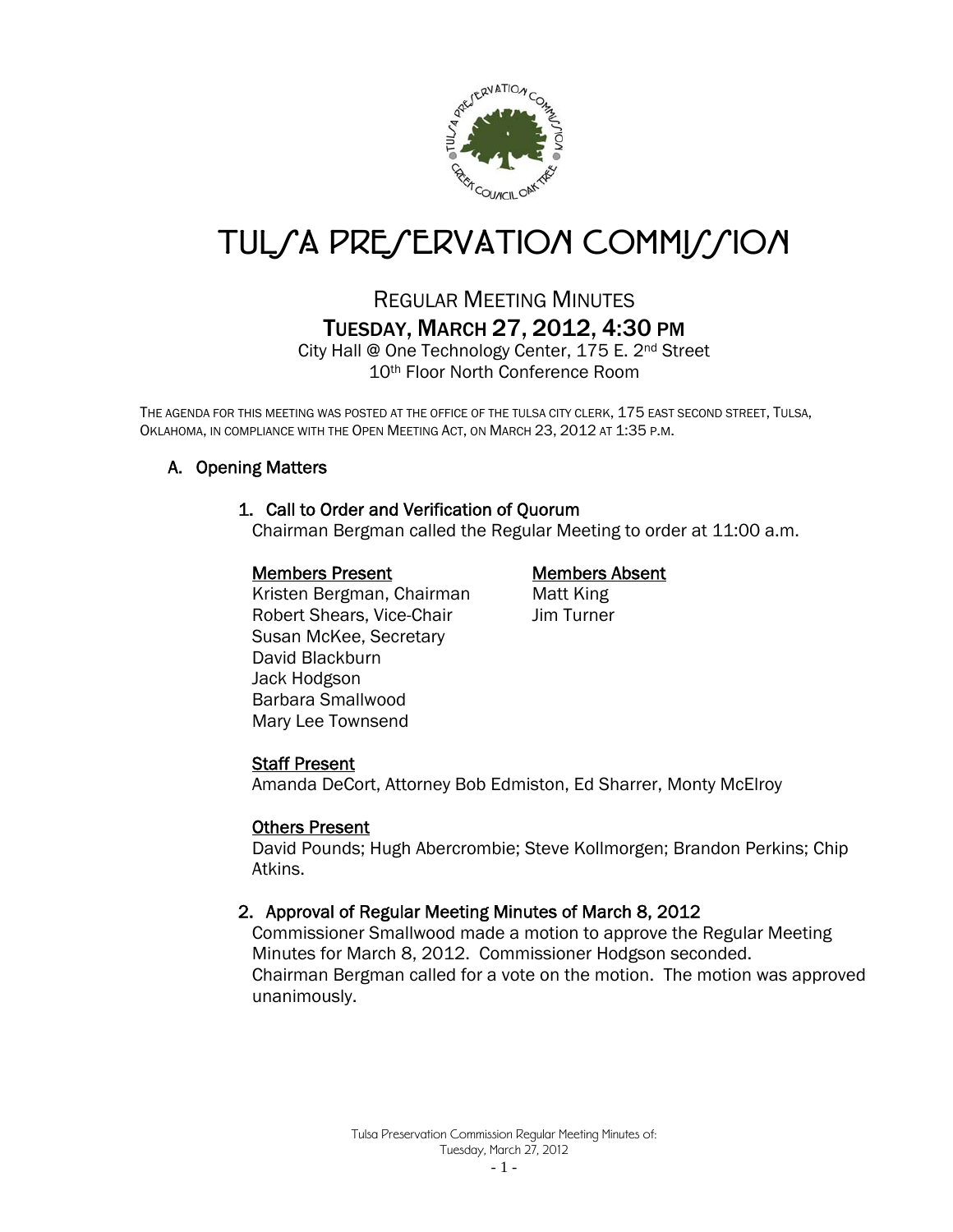#### In Favor **Opposed** Abstaining Not Present

1. Bergman None None None 1. Blackburn

- 2. Hodgson 2. Townsend
- 
- 3. McKee
- 4. Shears
- 5. Smallwood

# 3. Disclosure of Conflicts of Interest

No one reported a conflict of interest with the proposals on the agenda.

# B. Actionable Items

# 1. COA-12-010 / 2139 E. 19th Street (Yorktown)

Applicant: Steve Kollmorgen

 *COA Subcommittee Review Date: None*

Request:

Replace existing double-hung wood windows on downstairs north, east and west elevations with new vinyl windows with exterior muntins to match existing sizes and muntin patterns.

Monty McElroy presented Mr. Kollmorgen's Certificate of Appropriateness application to the Commission and read the applicable guidelines for this district. Mr. Kollmorgen was present to answer questions.

Commissioner Smallwood made a motion to approve the application. Commissioner Blackburn seconded the motion. Chairman Bergman asked for a vote on the motion.

# Vote: 2139 E. 19th Street

| In Favor     | Opposed  | <b>Abstaining</b> | <b>Not Present</b> |
|--------------|----------|-------------------|--------------------|
| 1. Bergman   | 1. McKee | None              | <b>None</b>        |
| 2. Blackburn |          |                   |                    |
| 3. Hodgson   |          |                   |                    |
| 4 Shears     |          |                   |                    |

- 4. Shears
- 5. Smallwood
- 6. Townsend

The motion was Approved by Majority of members present and voting. Guidelines cited: A.1.2.1, A.1.2.3, A1.2.4.

# 2. COA-12-011 / 1133 N. Cheyenne Avenue (Brady Heights)

Applicant: Hugh Abercrombie

*COA Subcommittee Review Date: None* 

Request:

1. Cover window opening and add wood novelty lap siding to 2nd story rear porch, with details and dimensions to match original siding on main body of house. Maintain or replace trim separating main house from porch.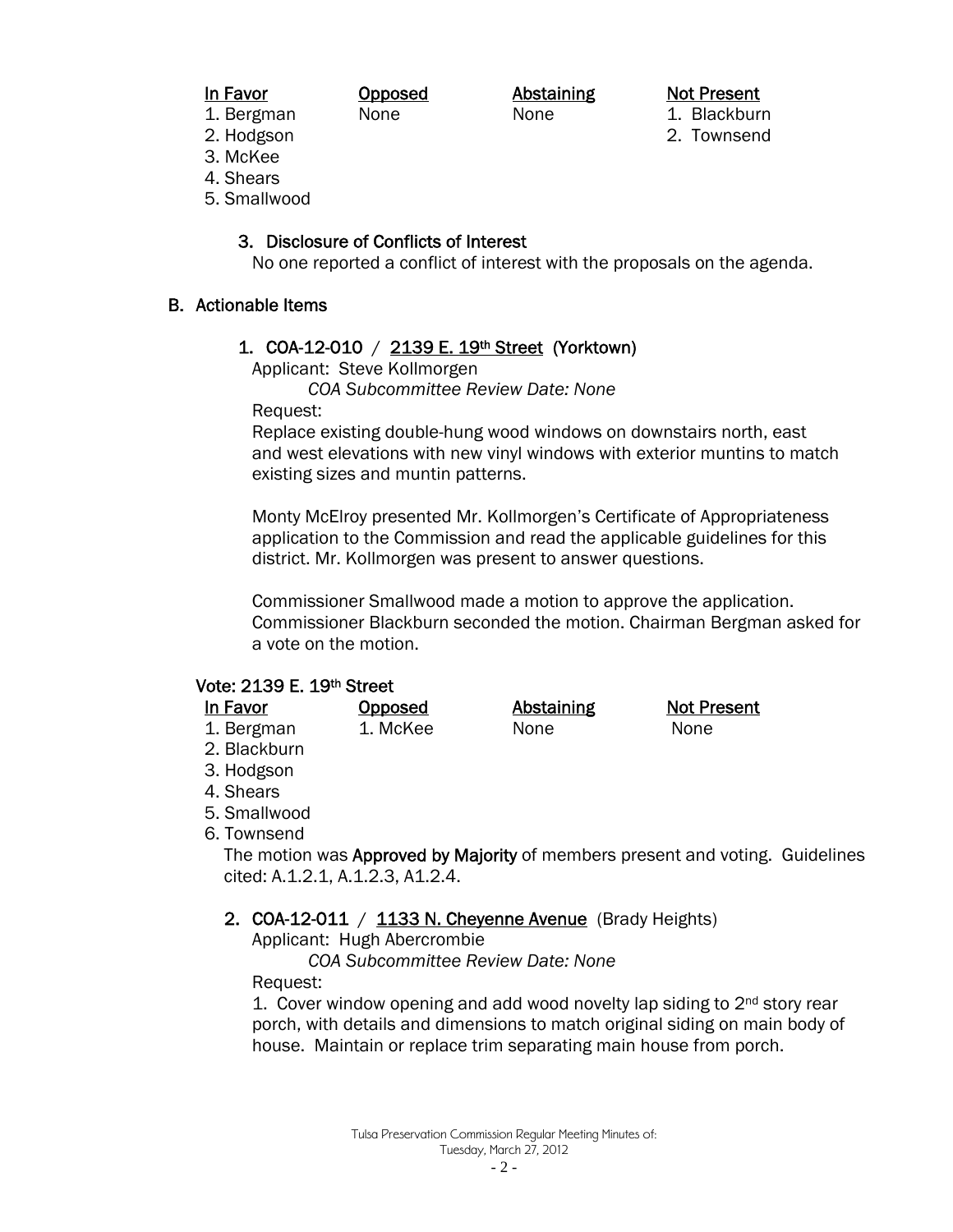2. Replace missing wood shingle in second story front gable. Repair existing wood rot and install window crown drip edge trim where missing, all to match original.

3. Scrape and paint exterior.

4. Replace sidewalk between bulkhead and porch steps with concrete to match original.

5. Repair broken pieces of bull nose porch steps.

Monty McElroy presented Mr. Abercrombie's Certificate of Appropriateness application to the Commission and read the applicable guidelines for this district. Mr. Abercrombie was present to answer questions.

Commissioners asked several questions and decided to vote on Item #1 separately from Items #2 – 5.

Commissioner Townsend made a motion to approve Item #1 of the application. Commissioner Smallwood seconded the motion. Chairman Bergman asked for a vote on the motion.

### Vote: 1133 N. Cheyenne Avenue, Item #1

| In Favor     | <b>Opposed</b> | <b>Abstaining</b> | <b>Not Present</b> |
|--------------|----------------|-------------------|--------------------|
| 1. Bergman   | None           | <b>None</b>       | <b>None</b>        |
| 2. Blackburn |                |                   |                    |

- 3. Hodgson
- 4. McKee
- 5. Shears
- 6. Smallwood
- 7. Townsend

The motion was Approved Unanimously of members present and voting. Guidelines cited: Building Wall Materials, Preferred Option 1., Second Preference 1.; Porches, Preferred Option 1; Building Site, 1.

Commissioner Smallwood made a motion to approve Items #2 - 5 of the application. Commissioner Shears seconded the motion. Chairman Bergman asked for a vote on the motion.

# Vote: 1133 N. Cheyenne Avenue, Items #2 - 5

| In Favor     | Opposed | <b>Abstaining</b> | <b>Not Present</b> |
|--------------|---------|-------------------|--------------------|
| 1. Bergman   | None    | None              | <b>None</b>        |
| 2. Blackburn |         |                   |                    |

- 3. Hodgson
- 4. McKee
- 5. Shears
- 6. Smallwood
- 7. Townsend

The motion was Approved Unanimously of members present and voting. Guidelines cited: Building Wall Materials, Preferred Option 1., Second Preference 1.; Porches, Preferred Option 1; Building Site, 1.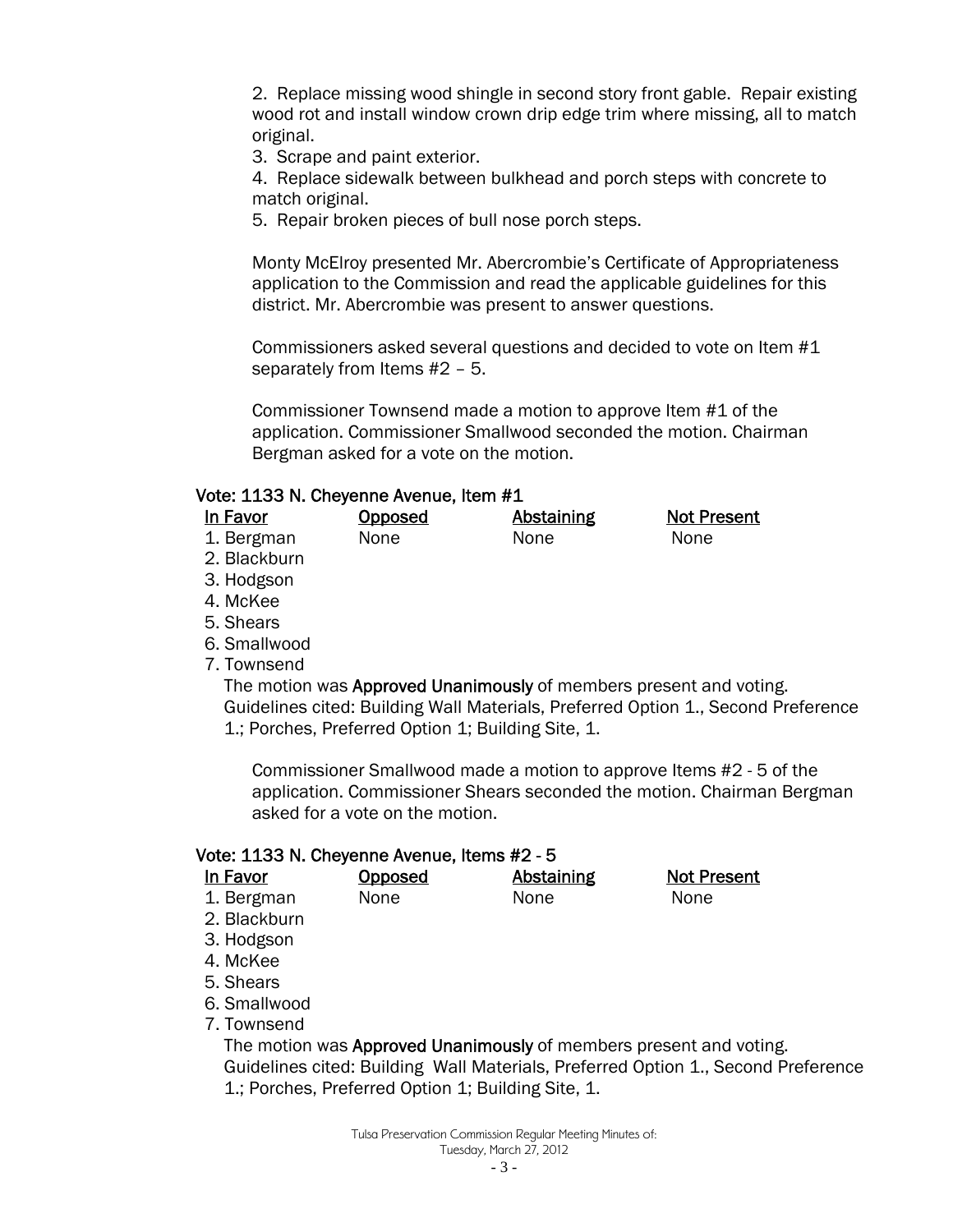#### 3. COA-12-012 / 902 N. Denver Avenue (Brady Heights)

Applicant: Katelyn Parker

 *COA Subcommittee Review Date: None*  **Request: Replace existing back door with a new steel Craftsman-style,** 2-panel door with six-lite window.

 Monty McElroy presented Ms. Parker's Certificate of Appropriateness application to the Commission and read the applicable guidelines for this district. Ms. Parker was not present.

Commissioner Townsend made a motion to approve the application. Commissioner Blackburn seconded the motion. Chairman Bergman asked for a vote on the motion.

**Opposed Abstaining Not Present** 

#### Vote: 902 N. Denver Avenue

| In Favor     | Opposed    | <b>Abstaining</b> | Not Pr |
|--------------|------------|-------------------|--------|
| 1. Blackburn | 1. Bergman | None              | None   |

- 
- 2. Hodgson 2. McKee
- 3. Shears

4. Smallwood

5. Townsend

The motion was Approved by Majority of members present and voting. Guidelines cited: General Guidelines; Windows and Doors, Preferred Option, 1., Second Preference, 1.

#### 4. Unified Design Guidelines

 a. Review and possible approval of draft Amanda DeCort presented both sets of guidelines, residential and nonresidential. She explained that illustrations have been added, changes incorporated, and parking/paving/demolition language has been tweaked. Requiring replacement windows to be same material original to house was not incorporated. Windows will be addressed in the future.

 Commissioners discussed Section G regarding wall materials. It was decided to make the change to G.1.5, to include in wall materials not allowed: modern segmental retaining wall systems.

 b. Discussion of distribution methods Commissioner Bergman suggested adding the final drafts to the TPC Website.

Commissioner Smallwood made a motion to approve the Uniform Design Guidelines with changes. Commissioner McKee seconded the motion. Chairman Bergman asked for a vote on the motion.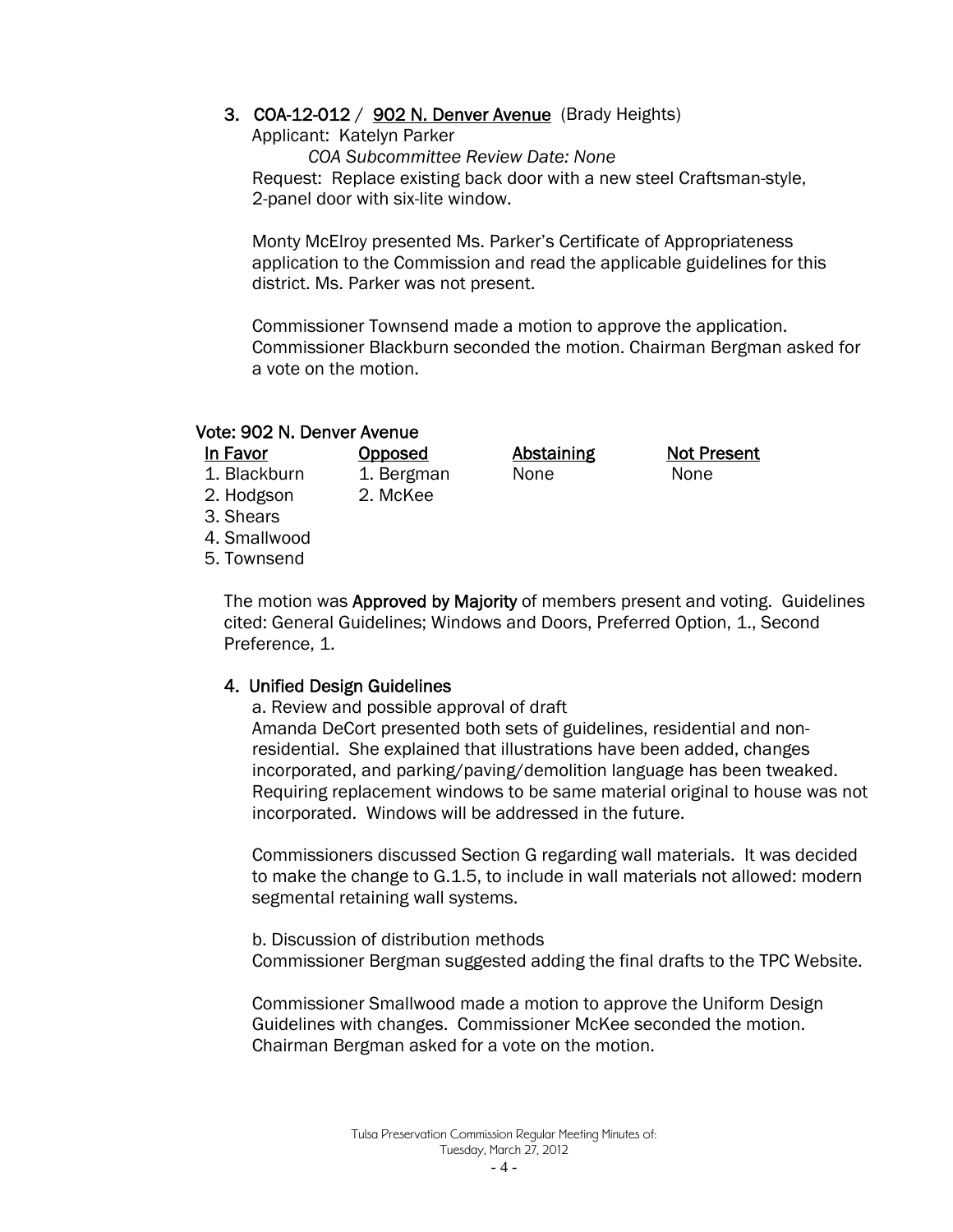### Vote: Uniform Design Guidelines, with changes

| ١r<br>vп<br>п. |
|----------------|
|----------------|

**Opposed Abstaining Not Present** 

- 1. Bergman None None None 2. Blackburn
	-
- 3. Hodgson
- 4. McKee
- 5. Shears
- 6. Smallwood
- 7. Townsend

The motion was **Approved Unanimously** by members present and voting.

# 5. Caveat to be filed for all HP Zoned properties

Attorney Bob Edmiston provided a draft of a proposed caveat, Notice of Historic Preservation Zoning. As a way to disseminate information and make prospective home buyers aware of restrictions in HP Zoned neighborhoods, a caveat would be filed with each abstract to make prospective home buyers aware of restrictions. There was discussion about including all districts in one caveat or creating separate caveats for each district.

# 6. Appointments to Citizens' Advisory Teams for Utica Midtown South Small Area Plan and for Zoning Code Update Project

- a. Discussion about Commissioners representing the TPC or acting as private citizens when participating in public bodies or meetings
- b. Selection of Representatives: Kristen Bergman for the Zoning Code Update and Jim Turner for the Small Area Plan.

# Vote: Appointment to Citizens Advisory Teams for Utica Midtown South Small Area Plan and for Zoning Code Update Project

| In Favor     | Opposed     | Abstaining  | <b>Not Present</b> |
|--------------|-------------|-------------|--------------------|
| 1. Bergman   | <b>None</b> | <b>None</b> | <b>None</b>        |
| 2. Blackburn |             |             |                    |
| 3. Hodgson   |             |             |                    |

- $\mathcal{B}$ .
- 4. McKee
- 5. Shears
- 6. Smallwood
- 7. Townsend

The motion was Approved Unanimously by members present and voting.

# C. Reports

# 1. Form Based Codes – Theron Warlick, Planning Department

Theron Warlick made a presentation regarding the new Form Based Codes (FBC). The ordinance was adopted in May 2011 and has already been applied to a small area of the Pearl District. FBC was mentioned as an option in the PLANiTULSA Comp Plan. It's a new approach to solving complex infill issues. FBC shapes land development by setting controls on building form. Form is more relevant than use and style in this code. It doesn't separate land uses as